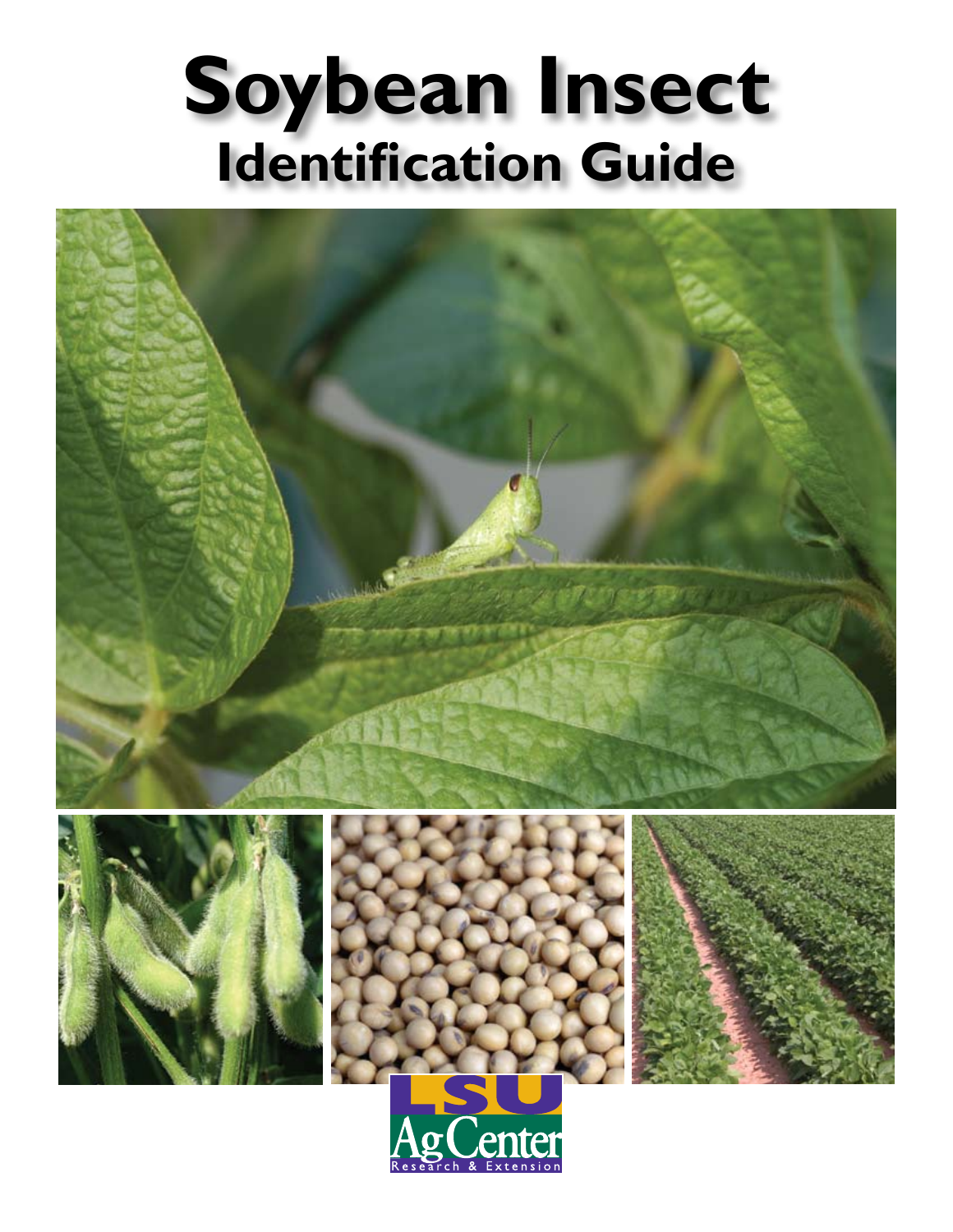## Photo Credits

1,3,8,12,13,15,16,19,23,25,26,27,34,40,42,44,46,48,49,50,51,53,57,59,61 — Scott Stewart, The University of Tennessee

Cover, 2,4,5,6,9,10,14,17,18,20,21,24,28,29,32,33,38,43,47,54,58,60 — Angus Catchot, Mississippi State University

7,22,30,31,35,36 — Blake Layton, Mississippi State University

11 — Russ Ottens, The University of Georgia

37 — Leroy Brooks, Texas A&M University

41 — Clemson University, USDA Cooperative Extension Slide Series

55 — Jack Kelly Clark, University of California

52,56 — Alton N. Sparks, Jr., University of Georgia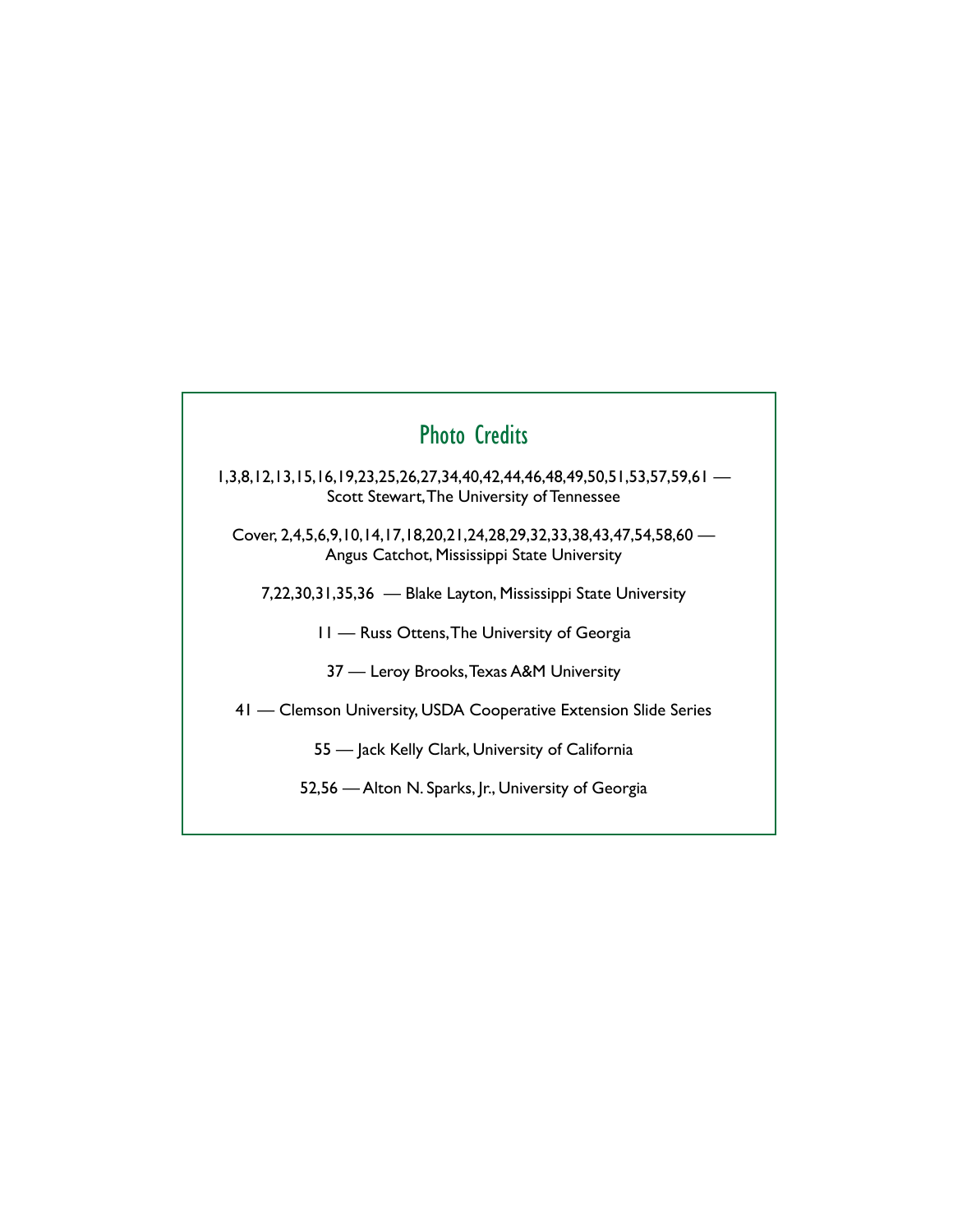

**Figures 1-13.** Green Stink Bug Adult (1), Green Stink Bug Nymph (2), Brown Stink Bug Adult (3), Brown Stink Bug Nymph (4), Southern Green Stink Bug Adult (5), Southern Green Stink Bug Nymph (6), Redshoulderd Stink Bug Adult (7), Redshoulderd Stink Bug Nymph (8), Redbanded Stink Bug Adult (9), Red Banded Stink Bug Adult showing characteristic spine on abdomen (10), Redbanded Stink Bug Nymph (11), Spined Soldier Bug Adult (12), Spined Soldier Bug Nymph (13).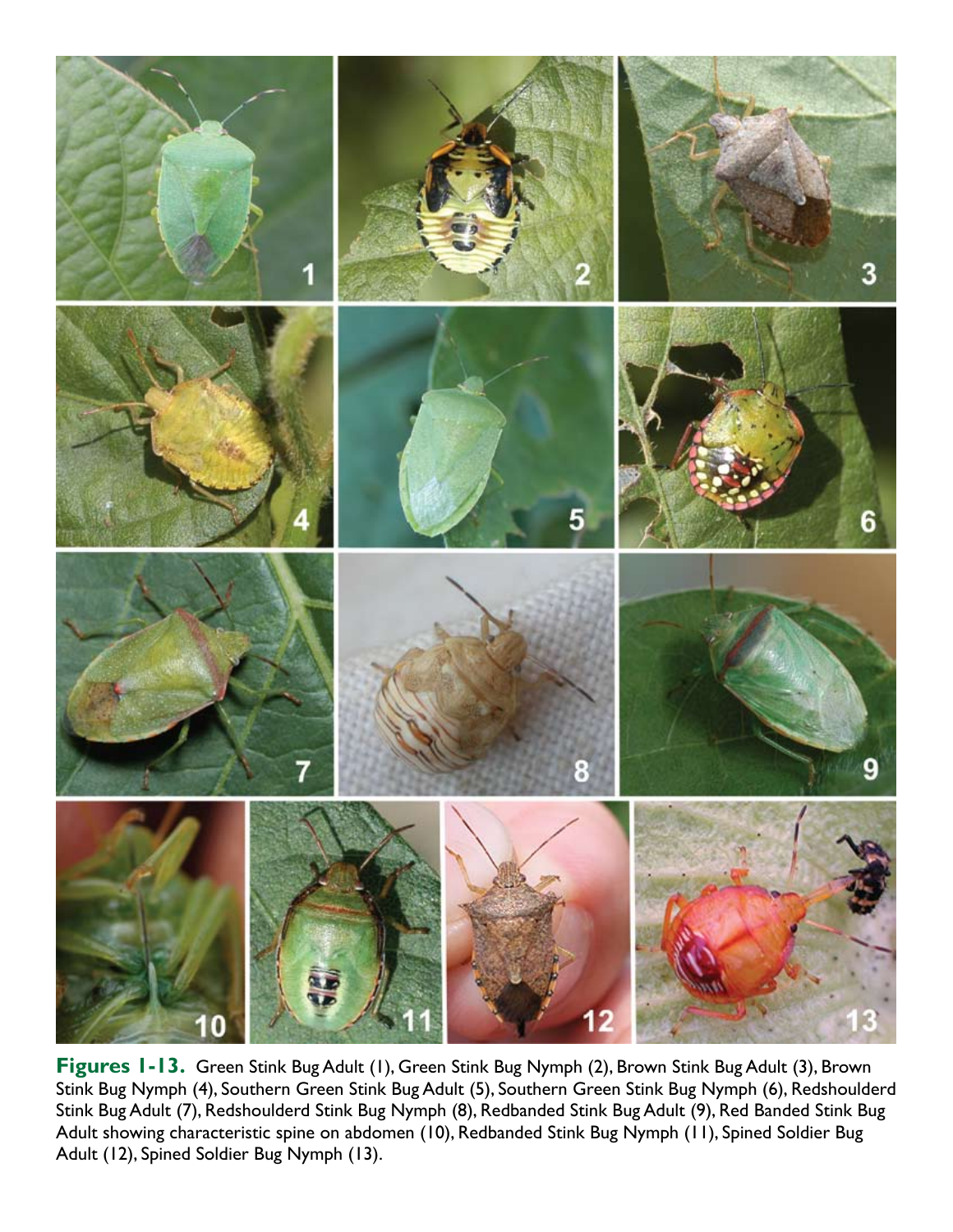

**Figures 14-25.** Broad-Headed Bug (14), Burrower Bug (15), Bandedwinged Whitefly (16), Threecornered Alfalfa Hopper Adult (17), Threecornered Alfalfa Hopper Nymph (18), Threecornered Alfalfa Hopper girdled main stems (19), Potato Leafhopper (20), Grasshopper (21), White Grub (22), Japanese Beetle (23), Margined Blister Beetle (24), Striped Blister Beetle (25).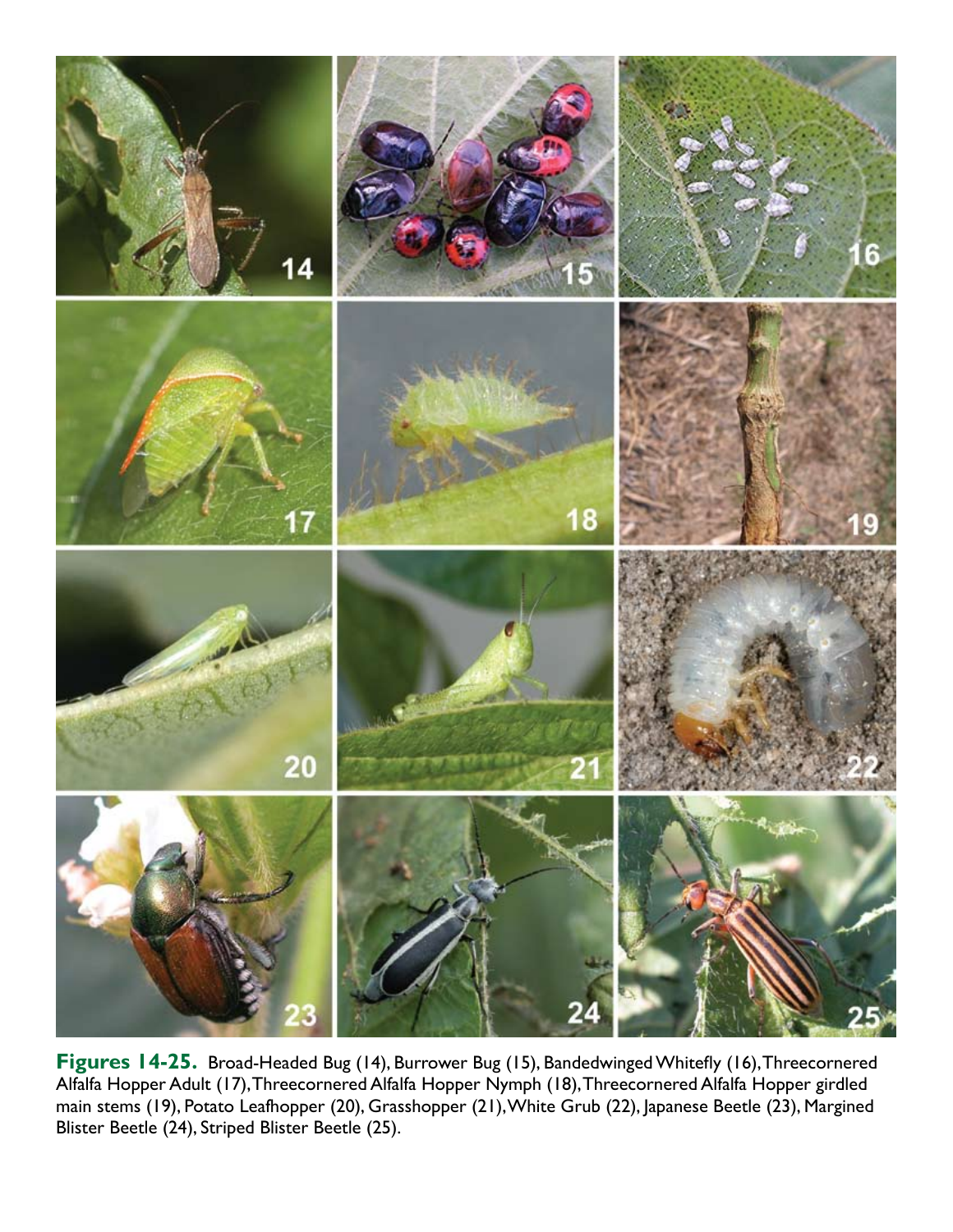

**Figures 26-37.** Dectes Stem Borer Adult (26), Dectes Stem Borer Larva (27), Bean Leaf Beetle (28), Bean Leaf Beetle feeding on soybean pod (29), Banded Cucumber Beetle (30), Spotted Cucumber Beetle (31), Cucumber Beetle feeding damage (32), Grape Colaspis Adult (33), Grape Colaspis Larva (34), Whitefringed Beetle (35), Soybean Nodule Fly (36), Lesser Cornstalk Borer (37).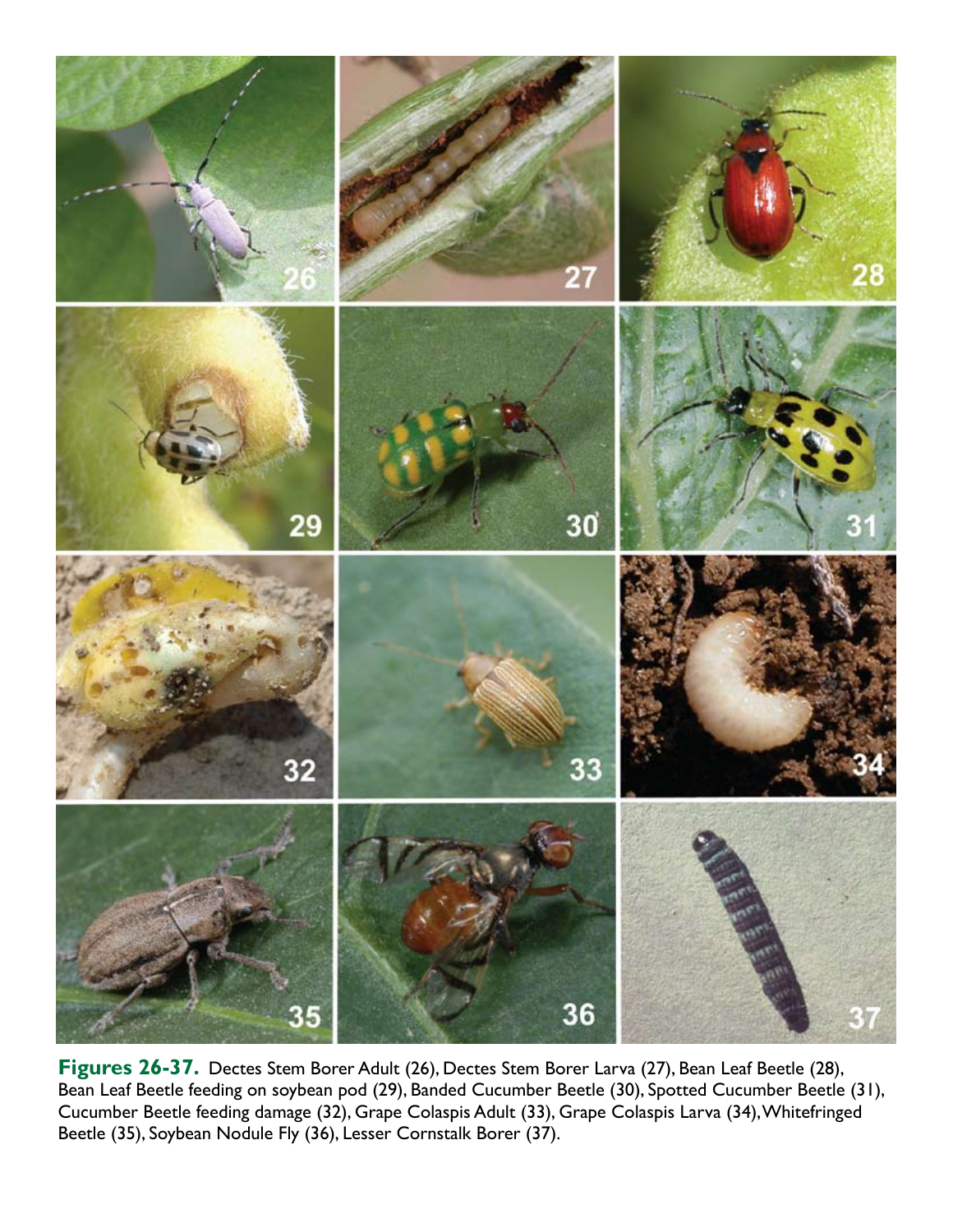

**Figures 38-49.** European Corn Borer (38), European Corn Borer Damage (39), Corn Earworm Adult (40), Corn Earworm Larva (41), Yellowstriped Armyworm (42), Velvetbean Caterpillar Adult (43), Velvetbean Caterpillar Larva (44), Soybean Looper Adult (45), Soybean Looper Larva (46), Soybean Looper defoliated field (47), Painted Lady (48), Green Cloverworm Adult (49).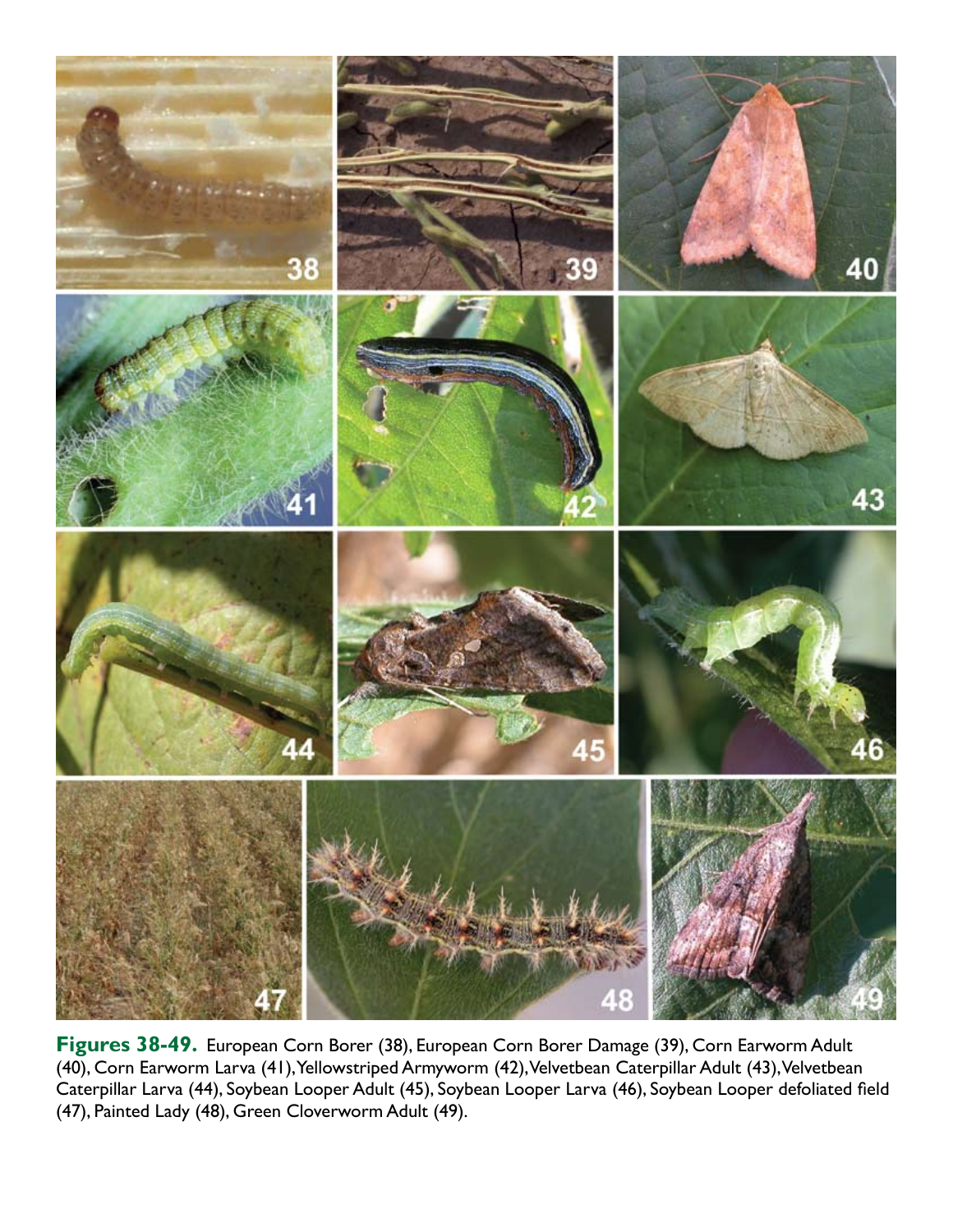

**Figures 50-61.** Green Cloverworm Larva (50), Silver-Spotted Skipper (51), Saltmarsh Caterpillar (52), Beet Armyworm (53), Fall Armyworm (54), Alfalfa Caterpillar (55), Garden Webworm (56), Black Cutworm (57), Thrips (58), Soybean Aphid (59), Spider Mites (60), Slug (61).